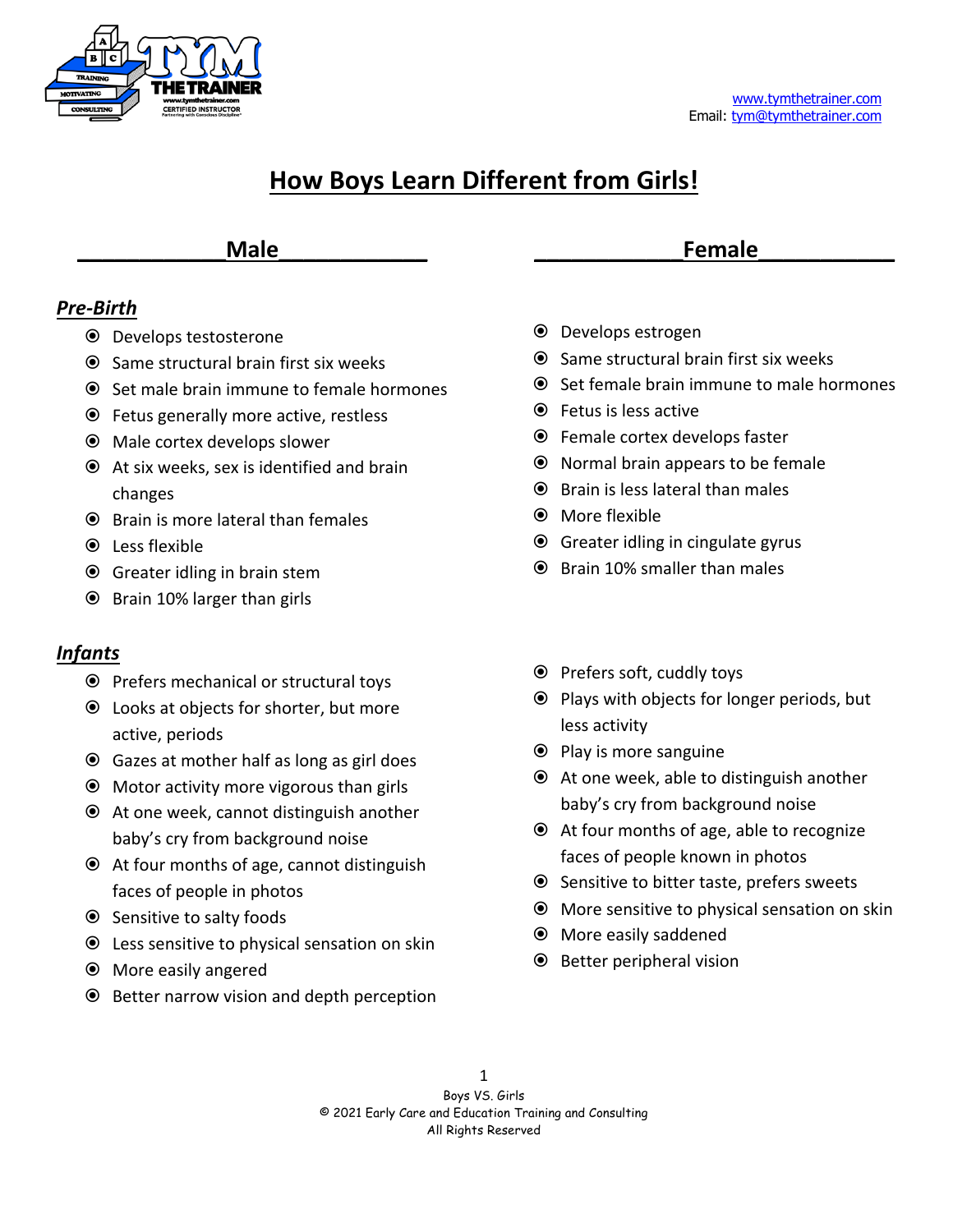#### *Infants, cont.*

- Superior perception at blue end of color spectrum
- Take in less sensory proximal data
- Left eye dominate
- Less bothered by loud noises
- Less interested in soft, cooing words and singing
- 25% higher mortality rate

# *Preschool*

- $\odot$  Speaks first words later than girls
- By age four and a half, 99% of speech is comprehensible
- Shows greater interest in exploring once standing is mastered
- Greater muscle mass already evident by age three
- Less able to multi-task
- Hears better in right ear
- Better auditory memory
- More likely to ignore voices, even parents
- More physically impulsive

# *Pre-Kindergarten*

- One-directional, less cross talk, more focused
- Occupies larger space on playground
- $\odot$  Playground activities involve more running
- Playground games are rough and vigorous, competitive and aggressive
- Superior perception at red end of the color spectrum
- More attuned to sensory input
- Equal visual skill with either eye
- Less tolerant of loud noises
- More comforted by soft, cooing words and singing
- Develops better vocabulary earlier than boys
- By age of 3, 99% of speech is comprehensible
- Even after mastering standing, does not roam as freely as boys
- Greater concentration of fatty tissue still more evident than muscle at age three
- $\odot$  Better ability to multi-task
- Better visual memory
- Less likely to ignore voices, especially those familiar
- More cross-talk as shown by approach to activities
- Congregates in groups of other girls in smaller spaces, often huddling together
- Playground games are quieter and less active, more cooperative